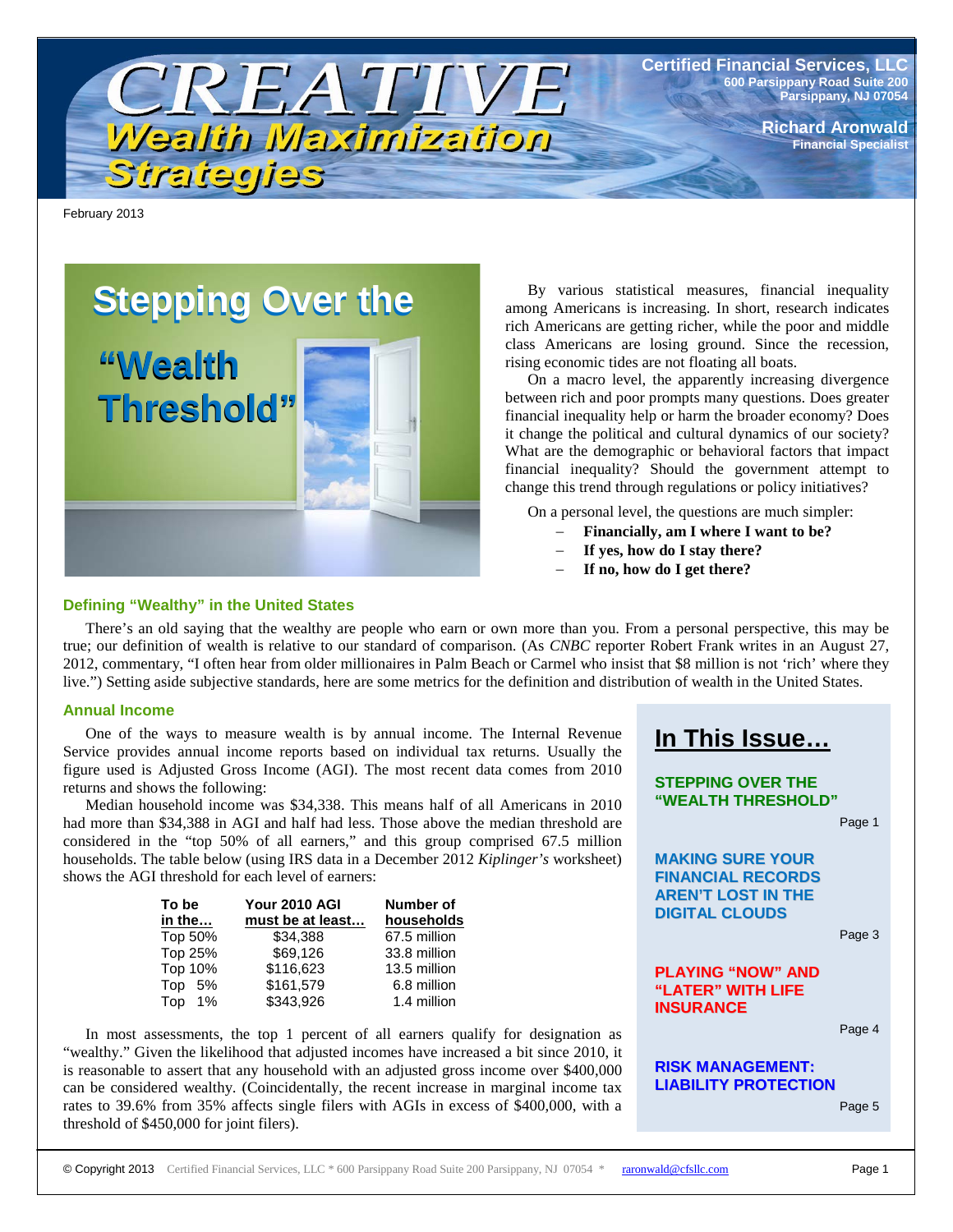#### **Net Worth**

Some assessments of wealth argue that annual income isn't the only relevant factor; net worth is just as important. Net worth calculates the value of a household's financial assets (including personal residence) minus its liabilities. Using information for 2010, a January 17, 2012, *New York Times* article calculated the following parameters:

| To be   | Your 2010 net worth |  |
|---------|---------------------|--|
| in the… | must be at least    |  |
| Top 50% | \$121,000           |  |
| Top 1%  | \$8,400,000         |  |

Using the 2010 numbers, the threshold for being in the top 1 percent is roughly 10 times greater than the median AGI. With slightly different data, the *NYT* article put the difference at 7.5 times. Whether this 7- or 10 fold difference between the top 1 percent and the median is too high is debatable. Of greater concern are numbers that show the gap is getting larger. A September 28, 2012, *National Journal* article reproduced this chart from the Congressional Budget Office.  $\rightarrow$ 

 The three-decade trend is clear: The magnitude of the gap between the annual income of the top 1 percent and everyone else has increased dramatically. And the effect of this gap would appear to be cumulative. For, while the difference in annual income is only 10 times (\$340,000 v \$34,000), the difference in net worth is **69 times** (\$8.4 million v \$121,000). According to economist Joseph Stiglitz, the author of *The Price of Inequality*,

this multiplied difference in net worth is because "the rich save – that is, invest –  $15\%$  to 25% of their income...whereas those on the lower rungs consume most or all of their income and save little or nothing." And thus, the rich get richer, to the point where some observers are worried that the U.S. middle class will disappear, and the population will bifurcate into two extremes: a small, wealthy, ruling class, and a large, dependent underclass.

## **Is the Wealth Gap an employment problem or a strategy problem?**

The roots of the widening wealth gap in the United States reach back to the 1970s, when technology and global competition forced American corporations to reshape their workforces in order to remain competitive. As a result, many middle-class jobs have either migrated overseas or been replaced by automation. Gone are the days of single wageearner families, lifetime employment, and pensions. In real numbers, incomes have been declining since the 1990s, while the costs of wealth-building essentials, particularly higher education and good health, have increased at rates greater than inflation. It's become harder to make a living, and harder to save for the future.

One response to these economic pressures has been the proliferation of debt by individuals, corporations, and governments. As Jonathan Rauch explains in a September 28, 2012, *National Journal* article:



# **If America gets serious about saving, there's reason to believe the wealth gap will shrink.**

In a democracy, politicians and the public are unlikely to accept depressed spending power if they can help it. They can try to compensate by easing credit standards, effectively encouraging the nonrich to sustain purchasing power by borrowing. They might, for example, create policies allowing

> banks to write flimsy home mortgages and encouraging consumers to seek them. Call this the "let them eat credit" strategy.

In a booming economy, additional debt can accelerate growth. However, debt has a different effect when an economy is stagnant or declining. At first, easy credit may maintain economic growth, and allow individuals to improve their standard of living. But eventually, lower incomes and minimal savings lead to a contraction. People – and governments – can't pay their debts. The consequences are unemployment, foreclosures, higher taxes, fewer benefits. To varying degrees, this is where Europe, Japan, and the United States currently find themselves.

Long-term, many economists believe there will be a "re-equilibration" of income, debt, and even a narrowing of the wealth gap. Technology and the opportunity for profit will

create new industries and employment. Already, many consumers are "de-leveraging" by paying off credit card balances, and forgoing further borrowing. If a higheremployed, lower-debt America takes the next step, and gets serious about saving, there's reason to believe the wealth gap will shrink as well. Here's why:

Although we tend to see banks and brokerage houses as lenders and financiers, the real source of funds for lending is the savings and investments of other individuals – particularly from the 1 percent. When people have greater capital needs, or there is a lack of funds available, those with money to lend or invest (again, the 1 percent) stand to make higher profits. As more people build savings and proportionally reduce their indebtedness, then the dynamic changes; there is more capital available, and the profits are spread amongst a larger pool of depositors and investors. In addition, increased saving and reduced debt almost always trigger increased spending, which causes the economy to expand – without the looming threat of a debt-induced collapse.

**Increased saving and reduced debt almost always trigger increased spending, which causes the economy to expand.**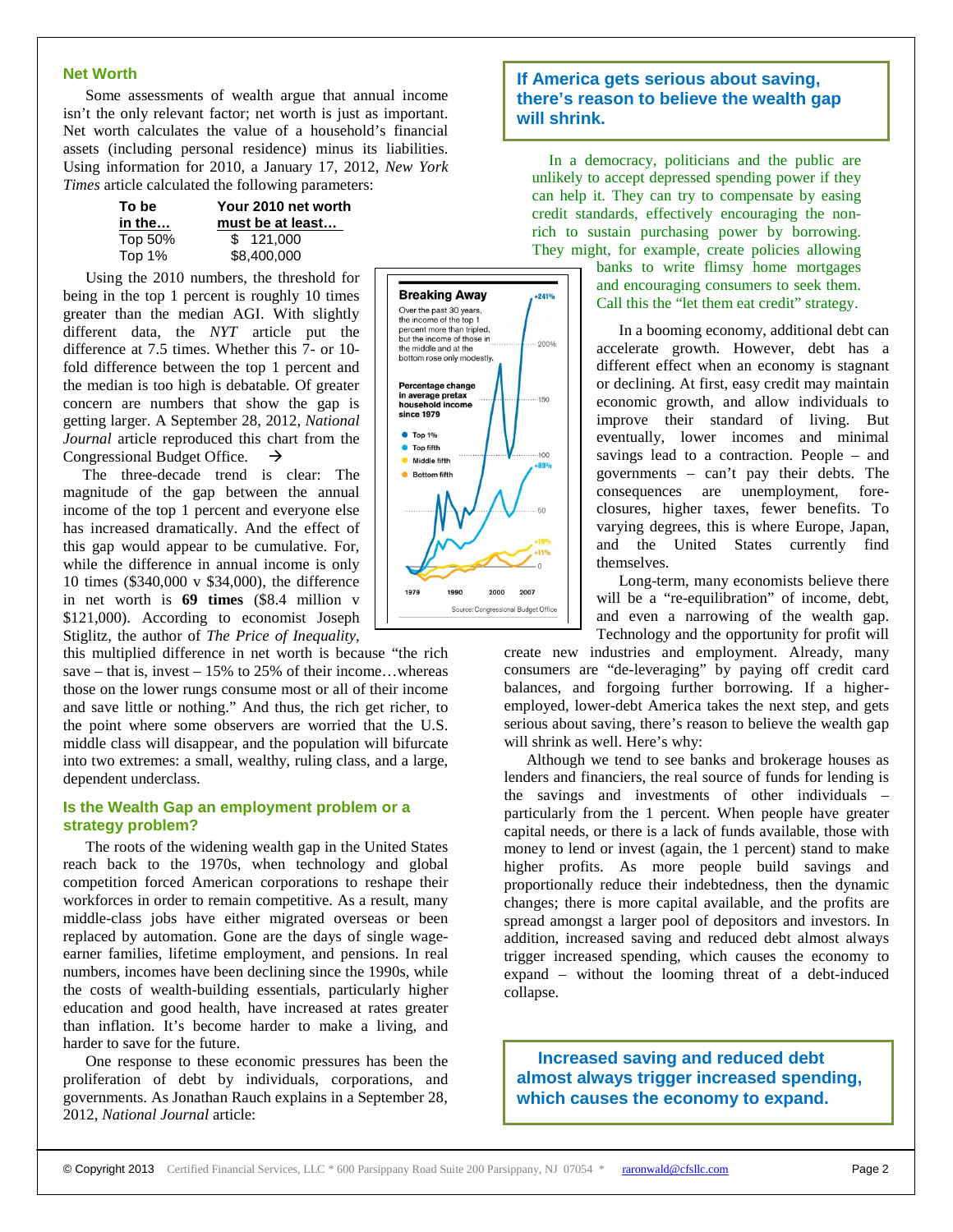#### **Individual Applications**

Because rebalancing usually requires some short-term financial contraction (less spending, more saving), both individuals and politicians are less-than-eager to commit to the process. The typical response is to see if a little more debt might stimulate another round of growth. History shows this is wishful thinking. You can't do much about public policy, but don't allow this thinking to influence your personal financial decisions.

The answers to the original trio of questions about your personal financial circumstances involve some combination of income and savings. If you aren't in the top 25%, determining how to **increase income** may be a critical issue. Regarding income, the *NYT* article on the wealthy provided an interesting statistic: The wealthiest 1 percent accounted for 36% of all self-employed income. Depending on your skill set and current circumstances, you may want to consider becoming your own boss - maybe not today - but sometime in the future.

And whether the goal is to maintain your current level of wealth or move up, **maximizing saving** is an essential ingredient. Referring to Steglitz's earlier comments, saving 15% to 25% of income is a benchmark for crossing the threshold and becoming a 10-, 5- or 1-percenter when it comes to net worth. Even if your prospects for higher income appear limited, increased and consistent saving can keep you from living on the wrong side of the wealth gap.

**Managing debt** goes hand-in-glove with increased saving. In the short term, refinancing may help cash flow, but simply shifting debt to another bank or another credit card without eventually retiring it is not productive.

Further, well-considered saving and debt reduction strategies can be catalysts for increased income. For example, a larger down payment/smaller mortgage might result in positive cash flow from a rental property. Depending on their placement in a portfolio, dividends may be received instead of reinvested (i.e., in an integrated financial program, the saving possibilities will likely be broader than maximum contributions to a retirement plan.)

Recent public policies have not narrowed the wealth gap. Personal action remains your best strategy for crossing wealth thresholds.

- **If you are already a 1-percenter, stay ahead of the contraction curve through ongoing saving.**
- **If you want to cross higher wealth thresholds, start or step up your saving.**
- **If you aren't sure how to move forward, seek expert assistance!**

\_\_\_\_\_\_\_\_\_\_\_\_\_\_\_\_\_\_\_\_\_\_\_\_\_\_\_\_\_\_\_\_\_\_\_\_\_\_\_\_\_\_\_\_\_\_\_\_\_

# **MAKING SURE YOUR FINANCIAL RECORDS AREN'T LOST IN THE DIGITAL CLOUDS**

#### A true story, reported by *Reuters* on February 17, 2012:

Karin Prangley, a 33-year-old Chicago estate planning attorney, attempted to guess her father-inlaw's password to gain access to his business computer after he suffered a debilitating stroke several years ago at age 62. None of them worked.

"At the time he owned a building supply company, and he ran most of the business through his e-mail account," Prangley says. "But he hadn't left his password with anyone, so the family had no way of accessing the contents. We didn't know which orders had been filled, what was coming in, who the business owed money to, or who to bill."

Ms. Prangley contacted the e-mail service provider for her father's account and explained the situation. Citing privacy concerns, the company said they would require a court order to release her father's password. "As an attorney, I knew that takes at least a month," Prangley says. "The business couldn't wait that long." Unable to access the company's financial information, the family eventually decided to close the business.

This incident illustrates one of the emerging issues in the brave new world of "digital estate planning." As more of our financial and personal lives are archived online, the challenge of both protecting and providing access increases. If your family, loved ones, business associates and financial advisors can't retrieve it, your digital cloud of data – financial records, photos, music collections, family documents – may vaporize. As a security programmer said, "One of the most critical last words you could say might just be your password."

# **Preparing for a Digital Afterlife**

Digital storage has many advantages. The format is paperless, accessible at any time from a multitude of devices, and very hard to misplace or destroy. But in order for digital storage to be secure, it



requires passwords. Yet documenting a password – on a piece of paper, in another computer file – compromises its security. So how do you maintain security, yet allow appropriate parties access in the event you are incapacitated or deceased? The answers run the gamut from old-fashioned low-tech procedures to sophisticated online services.

**Doc in a Box.** A simple solution is listing passwords on a paper document, then securing the document in a vault, safe, or bank deposit box. Depending on the terms of use for particular online storage sites, it may be helpful to also include a notarized letter of authorization. While this arrangement almost assures the document will be found in the event of a calamity, and is reasonably safe from prying eyes, other aspects can be problematic. Adding or subtracting accounts and updating passwords require regular amendments, however, many people struggle with document maintenance.

**The Master Password.** James Lamm, a Minnesota attorney specializing in digital estate plans, recommends this modification to having a password list: Prepare a written document containing a single master password, and store it in a secure location. This master password can be used to open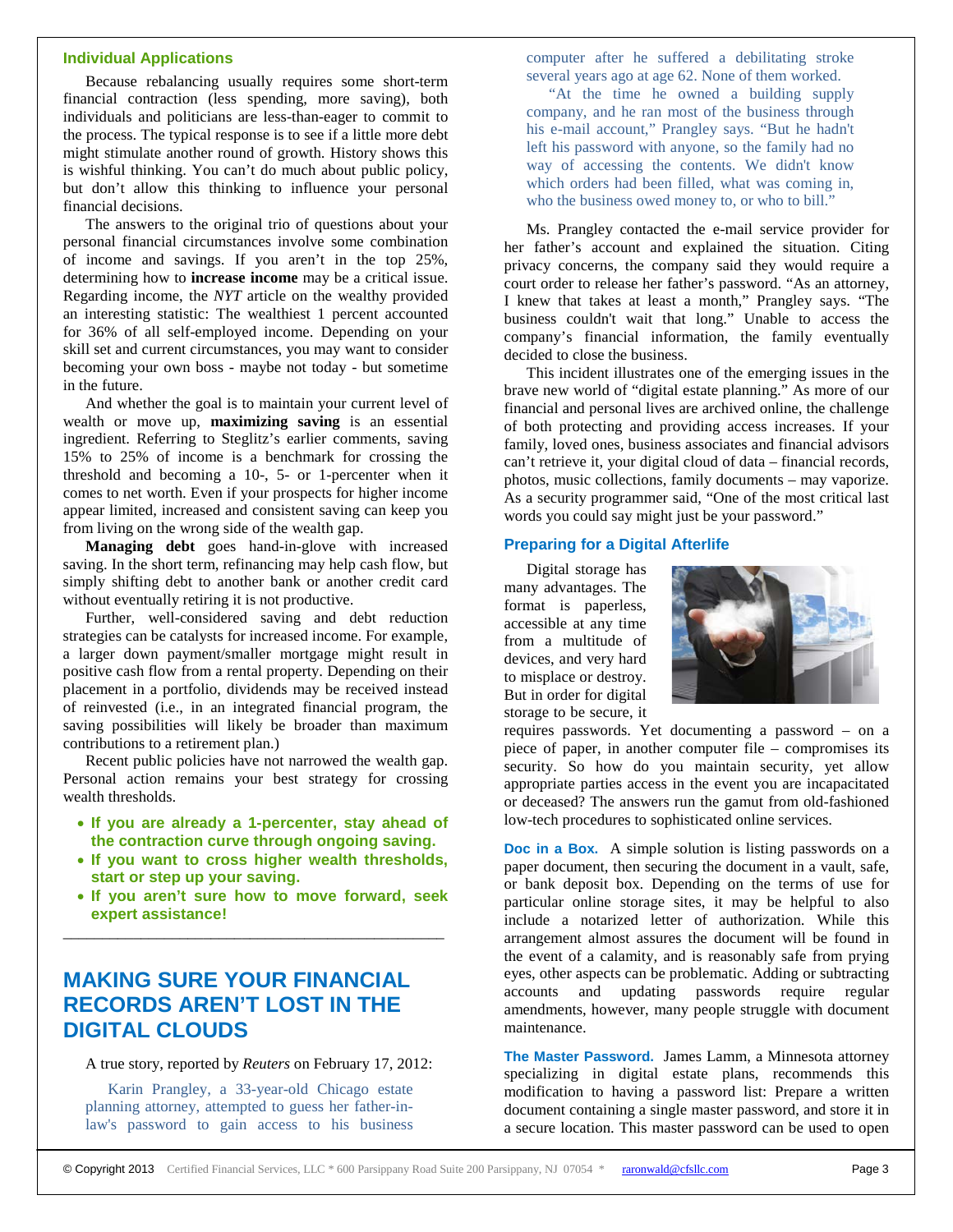a digital property list stored on a computer or other electronic device, which provides instructions for all other online accounts. This eliminates the need for constantly updating a physical document, and also adds a layer of security, because access requires both the paper document and the electronic device.

**Electronic "Vault".** Some digital financial organization systems include a person's important financial information and accounts, and also may offer electronic storage options for passwords, and copies of important documents and photos.

**Internet Security Services.** These services are still in their infancy, so changes are likely as the businesses mature. But in a variety of ways, these online services make it possible for an individual to pre-authorize the transfer of passwords and other digital access privileges to designated parties upon proof that a death or disability has occurred. Some examples:

- For a modest fee, the service allows a user to store an unlimited number of digital assets (usernames and passwords, typically) with prepared "letters of instruction" for delivery to beneficiaries after one's passing. When death occurs, someone notifies the company. After verifying the demise of the account holder, the company distributes the letters of instruction, which provide account information, passwords, and access instructions.
- Another online company uses e-mail to determine if you are dead, or at least critically disabled. The company sends the account holder emails at prearranged intervals, according to a schedule of the customer's choosing. If the account holder does not respond, the service sends e-mails (prepared by the account holder) to designated persons, beginning the process of verifying the account holder's status, and if necessary, transferring authorization to designated heirs.

As digital storage increases, digital access will become more important – and probably more sophisticated. If you store data in the digital clouds, make sure you provide a way for the right people to find it.

\_\_\_\_\_\_\_\_\_\_\_\_\_\_\_\_\_\_\_\_\_\_\_\_\_\_\_\_\_\_\_\_\_\_\_\_\_\_\_\_\_\_\_\_\_\_\_\_\_



# **PLAYING "NOW" AND "LATER" WITH LIFE INSURANCE**

If you Google the phrase, "life insurance is a bad idea" you won't get any true matches. What you will get is

"**term** life insurance is a bad idea" or "**whole** life insurance is a bad idea." People don't disagree with the *concept* of life insurance; there's just a lot of discussion over what type of coverage to obtain, and how to use it. **To sort through the chatter, most of the issues can be distilled to a discussion of "now" and "later."**

 One approach to life insurance is to view it as a costly, but often necessary "evil." For those with current financial obligations (spouses, children, mortgages, etc.) greater than our assets, life insurance is a necessary purchase. The cost cannot be avoided, only minimized. From this perspective, the best strategy **in the present** is to find the lowest premiums. For **the future**, the goal is to accumulate enough other assets as fast as possible so that the insurance can be dropped as soon as possible. The only way to stop the ongoing cost of life insurance is to eliminate the need for it, by "self insuring" through the accumulation of savings. This "get-only-what's-needed-and-get-rid-of-it" approach to life insurance has some strong adherents in the financial community.

In another perspective on life insurance, the paradigm is reversed. At some point in **the future**, death is a certainty – for everyone. This makes life insurance unique, because if the policy is kept in force, there will be a benefit distributed to



beneficiaries; the premiums will result in a long-term financial gain. Even if some of the original reasons for obtaining life insurance are no longer relevant, the guaranteed distribution at death can provide some valuable benefits, perhaps in retirement or part of a larger inheritance and estate planning strategy. However, having an insurance policy that will deliver benefits later usually means paying higher premiums **right now** for the same amount of coverage.

Besides the now-and-later philosophical differences on life insurance, there are three other now-and-later factors impacting your life insurance decisions:

**Your need for insurance.** A breadwinner with a spouse and children has some compelling reasons to secure a large amount of coverage now, because it represents their longterm economic value to the family.

**Your insurability.** Obtaining coverage is dependent on one's health. In general, we are healthier now than we will be in the future. Waiting to secure coverage at a later date runs the risk of not being able to get it.

**Your ability to pay for it.** The arc of a typical financial life features peak obligations (student loans, dependents, car payments, mortgages, etc.) at the beginning, with peak earnings in later years. Some items may not be affordable until later in life.

# **Balancing now and later**

The challenge for consumers is deciding how to balance their financial allocations between using them today or committing them to tomorrow. If you want a life insurance program that will deliver in the future, this almost inevitably requires cash value insurance; the premiums for term simply become prohibitive in old age. But immediate financial obligations cannot be neglected either, so short-term life insurance can be better than no insurance.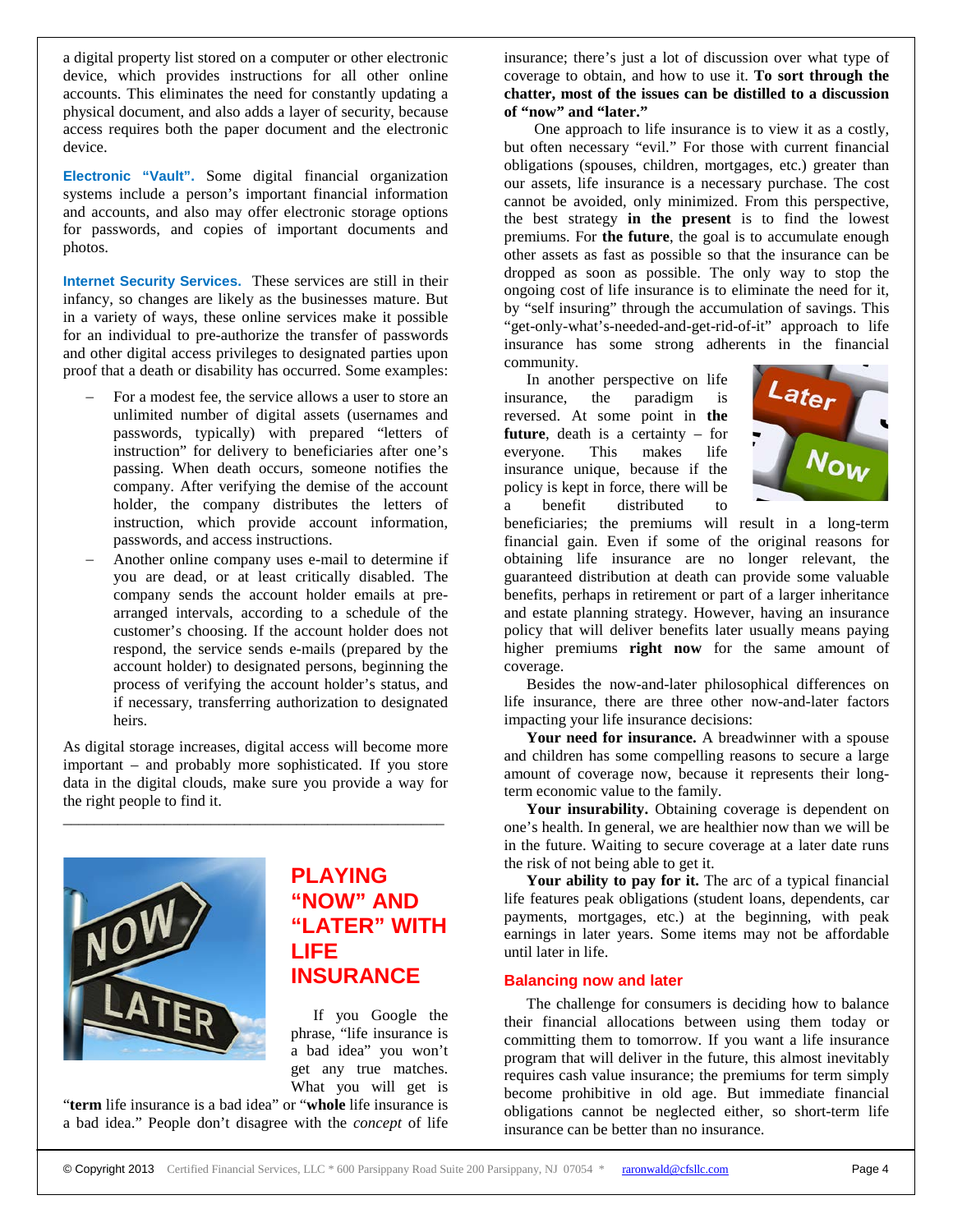Given these considerations, here is a simple now-andlater strategy for life insurance:

- − **Obtain as much coverage as possible while in good health, even if the coverage is term.**
- − **Systematically convert the term coverage to permanent coverage over time as financial circumstances allow.**

A life insurance professional who understands the nowand-later issues of both insurance and your unique circumstances should be able to tailor a program to your specific situation. Done right, life insurance can be a great financial asset – both now and later.



# **RISK MANAGEMENT: LIABILITY PROTECTION**

# *"What are the odds?"*

This is one of the basic questions at the heart of every insurance discussion. In this case, the odds involve the likelihood of being sued. Here are some numbers provided by IFG Trust Services Inc., an international investment firm specializing in asset protection:

## **Americans have a 10 percent chance of being sued in any given year and a 33 percent chance of being sued in their lifetimes.**

Do you like those odds? Litigation, even if eventually settled in your favor, can pose a significant disruption to your financial plans. Besides the potential for financial loss through judgments, pending or unresolved lawsuits can impede your ability to secure financing or enter into new business arrangements. Simply responding to legal actions – even frivolous ones that are dismissed – can incur tens of thousands in attorneys' fees.

Considering the potential costs in both time and money, ensuring your liability insurance program provides adequate protection is an essential of risk management. While most homeowner and automobile insurance offers a measure of liability protection, a closer review of your circumstances may prompt a desire for broader coverage.

In general, both home and auto insurance policies will assist in a legal defense – if you're sued for an incident that's covered by your policy. For example, if an injury on your property results in legal action, whether inside or outside your house, your home insurance will provide legal representation. Likewise, auto insurance will cover liability incidents that involve your vehicles. But there are many other places where litigation may arise. If you have assets to protect, such as a house, professional license, business, or savings, purchasing an umbrella policy can provide liability coverage above and beyond your home and car insurance.

An umbrella policy, typically, is integrated with existing homeowner or automobile insurance. The umbrella coverage may be issued as a separate policy, or added as a rider to one of the existing property insurance policies. Tying the two coverages together usually results in a discounted premium.

#### **Other Forms of Liability Protection**

In addition to a personal liability umbrella, some occupations also require malpractice or errors and omissions insurance. Besides insurance, individuals or businesses with substantial assets may also find some liability protection through legal documents and the careful positioning and titling of property, savings or other valuables.

- Trusts, Limited Liability Corporations, and other business structures can also minimize or isolate potential financial losses from litigation.
- Assets held inside qualified retirement plans or life insurance policies (as cash values) have some "safe harbor" provisions that may restrict their seizure by plaintiffs who receive a favorable judgment in court.
- In some instances, changing the ownership of an asset (titling a home in a spouse's name only) may also limit liability.

The protections offered under these arrangements vary by state, so expert counsel is a must.

#### **"It won't happen to me." Really?**

Even when faced with the numbers regarding their potential liability, many honest, law-abiding, conscientious citizens want to believe their situation is different. "Other than an accident that might occur in my car or on my property, who could sue me?" they say. This type of thinking is naïve.

Some people make their living exclusively through financial judgments; their occupation is "professional plaintiff." And others make a living by coming up with creative reasons to press litigation. Do these people abuse the legal system? Maybe; sometimes. But in order to provide a measure of justice for everyone, the legal system has to allow plaintiffs the opportunity to air their grievances, even if they are eventually found to be without merit. And this means the innocent have to be prepared to incur some legal expenses (or buy insurance) to defend themselves. It's a "cost of doing business" in the United States.

The organization Faces of Lawsuit Abuse [\(www.facesoflawsuitabuse.org\)](http://www.facesoflawsuitabuse.org/) publishes the stories of individuals, companies and governments served with outrageous, mind-boggling lawsuits. Keeping in mind that most of these complaints have yet to be heard, and that many